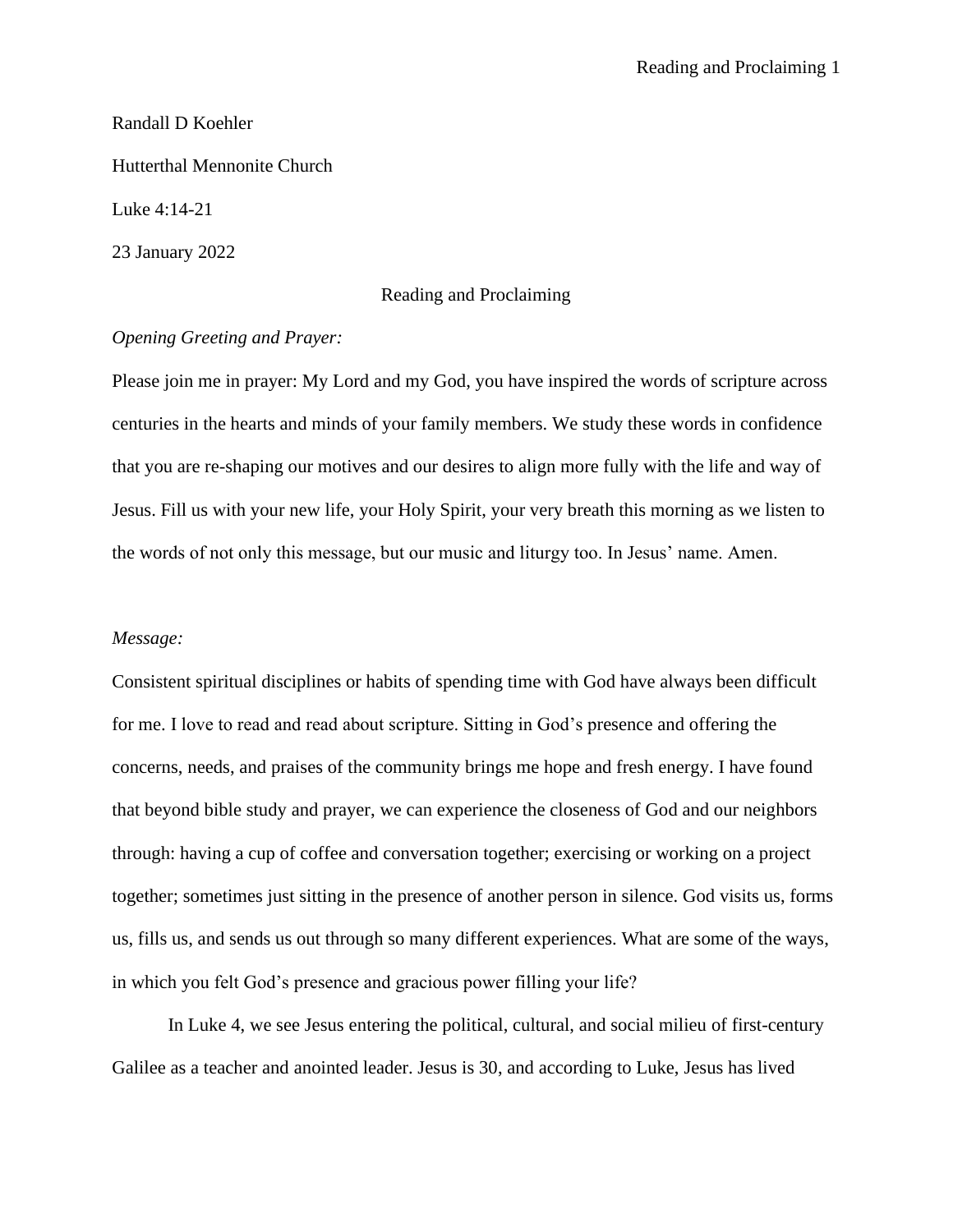symbolically through the ancient Israelite story in preparation for this moment. Jesus joins in the exodus of repentance: those who leave behind the religious imposters of Jerusalem to join his relative John in the wilderness of Judea. As the ancient Israelites safely crossed the Red Sea and the Jordan River so many years ago, Jesus is baptized in the same waters of the Jordan River, passing through the water and being affirmed as God's beloved child just like the ancient Israelites were affirmed as God's covenant people at Mount Sinai. Then Jesus endures temptation in the wilderness for 40 days as the ancient Israelites did for 40 years in their journey toward the promised land. Jesus has come out of the wilderness to Galilee, anointed, affirmed, empowered, and emboldened. Unlike ancient Israel, who struggled with faithfulness, Jesus has become what the covenant people could not: a faithful and generous partner with God, bringing renewal and restoration to the whole world, light to the darkness, and blessing to all nations.

We should not be surprised then that in verses 14-15, Jesus is praised by everyone for his teaching among the villages and cities of Galilee. The Jewish people have been longing for many years for the Messiah, the great leader who would again establish the people and kingdom of Israel as it had been in their scriptures. Jesus seems to be that, but not everyone will appreciate the fresh word and witness that Jesus brings. Luke does not tell the story of Jesus changing water to wine, but we can still keep it in mind from our passage last week, realizing that as Jesus walks into the synagogue in Nazareth in verse 16, everyone has probably heard about what he did at the wedding in Cana. The excitement and anticipation must have been palpable as people arrived with their families at the synagogue. Maybe even people from nearby villages and towns had come to see what Jesus would do among the people who watched him grow up. If anyone would receive the miraculous blessing of this great teacher, surely those who had helped raise him and supported his family throughout his growing up.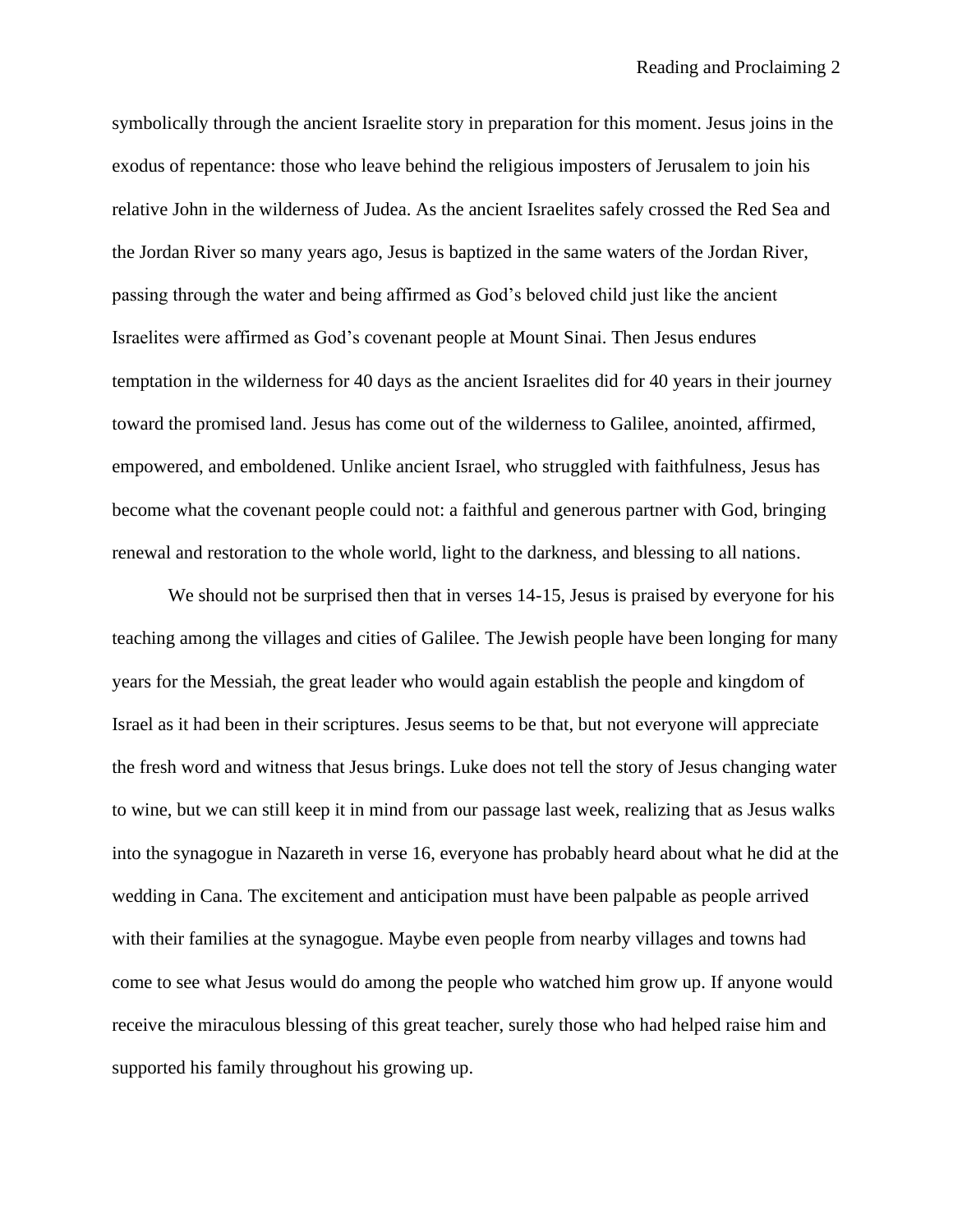When Jesus stands, the murmuring and conversation dissipates as all eyes in the synagogue focus on him. He walks to the attendant, who hands him the scroll of Isaiah. We do not know how long it takes for Jesus to find these words from Isaiah 58 and 61, but when he does, I can imagine the people inching toward the edge of their seats in anticipation. Can you imagine hearing these words: "The Spirit of the Lord is upon me because he has anointed me to bring good news to the poor. He has sent me to proclaim release to the captives and recovery of sight to the blind, to let the oppressed go free, to proclaim the year of the Lord's favor." Jesus rolls up the scroll, hands it to the attendant, and sits down. They all had heard these verses before, but Jesus had stopped short of the final lines. Jesus had left out the most important part in their minds: "to proclaim the day of vengeance of our God." As the people continue to wonder, Jesus begins to speak, "Today, this scripture has been fulfilled in your hearing," meaning that he is the messenger of salvation and liberation speaking in this prophetic text. But what about… and the people sit transfixed by his words.

Jesus has made it clear in this moment what his mission is and is not. Jesus has come to proclaim and live into the long-promised restoration of Israel, the release of its people from the sin and consequence of unending exile, and the realities of the year of Jubilee, described most clearly in Leviticus 25. Jesus is not here though to call an army to overthrow the Romans or to lead another violent revolt against the rulers of Galilee. Jesus has not come to enact the day of God's vengeance on Israel's enemies. Jesus has come; the Messiah is here to proclaim the truth of God's redemption and renewal of God's people and all of creation. Nothing will escape the all-encompassing love, grace, and compassion of God in Jesus. This new family, this in-breaking kingdom with Jesus at the helm will bring good news to the marginalized and oppressed, freedom to those in bondage or captivity, life to those surrounded by death and destruction.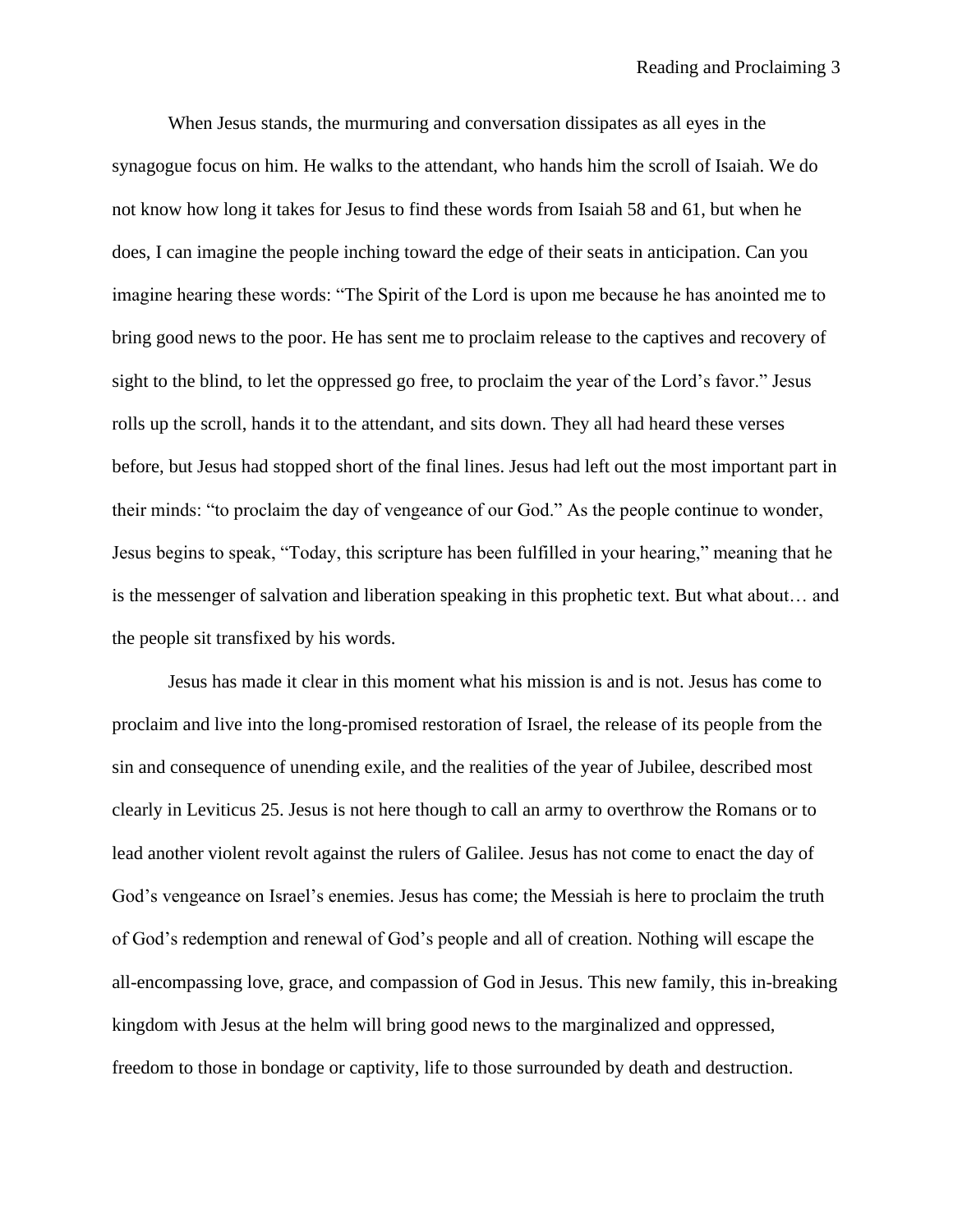Unlike the grand visions of military victory that his friends and family in Nazareth are expecting, Jesus is offering healing, hope, love, grace, sacrifice, and truth as the transformative tools or weapons of his ministry.

We will wait two weeks before we pick up this story again. Next week, we will join with Jesus and our neighbors at the communion table. Then the following Sunday, the first Sunday in February, we will step back into the story and explore how his friends, neighbors, and relatives respond. What I want to unpack this morning is Jesus' example of reading and proclaiming. Maybe you were connecting with my comments at the beginning of this message. Maybe you struggle with reading the bible, taking a few moments in prayer, talking to a friend about how your experience of faith is going, or even sharing with others the faith that you claim to be important to you. Sometimes, we read these stories about Jesus and excuse ourselves from what Jesus is calling us to as his followers because Jesus was perfect and knew the scriptures better than anyone, so we will never be able to do what Jesus did. We must realize though that Jesus had spent the first 30 years of his life preparing for this moment in Nazareth. Jesus's ministry is the culmination of years of study, prayer, and reflection like an athlete who puts in hours and hours and hours of practice into a particular sport or a musician who prepares a piece of music for a recital. We see these gifted individuals at their best, after they have invested so much of themselves into their craft. We don't know all of the different ways that Jesus has learned about the Jewish faith, but what he has learned has given him clarity and purpose for this moment.

As each of us daily follows in and lives into the way of Jesus, we carry on the mission that Jesus proclaimed in Nazareth. We speak those same words to our friends and neighbors, the good news of freedom and restoration for our world here and now. We read the scriptures and are formed by them. We then proclaim the truth and grace of Jesus to everyone. We invite our